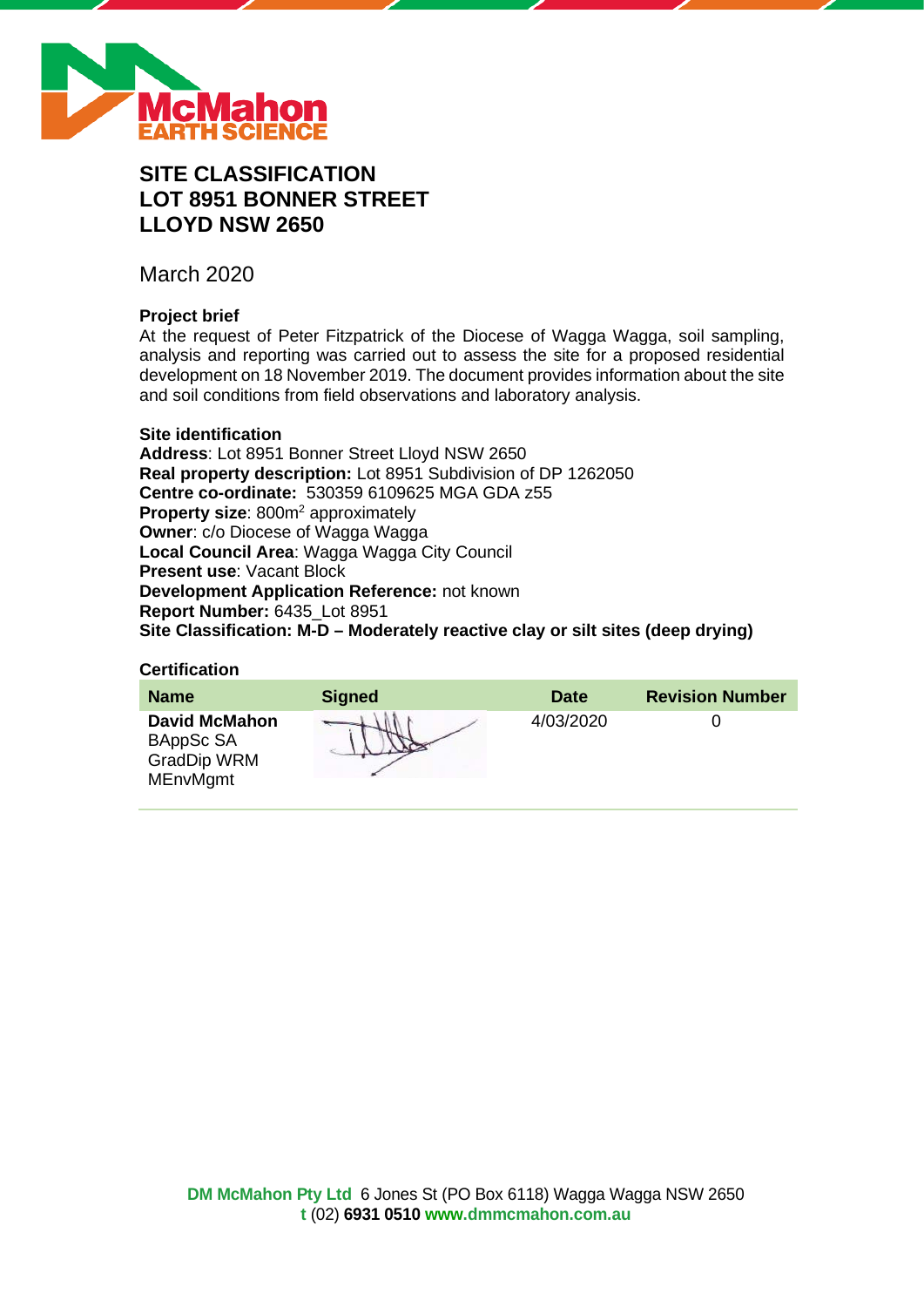#### **Physical characteristics of the site**

A desktop review and investigation of the topography, hydrology, soil, lithology, geology and hydrogeology of the site has been undertaken and are as follows:

#### **Topography**

The Lake Albert 1:25,000 Topographic Map (Sheet 8327-1S) indicates that the site is located at an elevation of approximately 257m AHD. The site landform is classed as a simple slope and the slope class is gently inclined.

#### **Vegetation**

The site is devoid of vegetation.

#### **Hydrology**

The nearest named waterway is Stringybark Creek located 3414m to the south east of the site. Due to the relative incline of the site, rainfall is likely to both run off and infiltrate into the relatively permeable topsoil.

#### **Weather**

The average rainfall for Wagga Wagga is approximately 526.8mm per annum, with the wettest months being October, June and July. Annual mean evaporation for the region is 1715.5mm with mean daily evaporation ranges from 1.2mm in July to 9.2mm in January. Wagga Wagga is characterised by cold wet winters and hot dry summers with mean maximum temperatures ranging from 12.9°C in July to 31.9 °C in January and mean minimum temperatures ranging from 1.3ºC in July to 15.9ºC in February. Rainfall, temperature and evaporation data from Wagga Wagga Agricultural Institute 73127 (www.bom.gov.au).

#### **Soil & Landform**

The site lies within the mapping unit ld from the Soil Landscapes of the Wagga Wagga 1:100 000 Sheet (DLWC, 1997). The map unit ld is described as:

### *ld – Lloyd (Erosional Landscapes)*

*Landscape*: rolling low hills on Ordovician metasedimentary rocks. Local relief 30–90 m; slopes 10–20%. Broad crests and ridges; long waning mid to lower slopes; broad drainage depressions. Variable rock outcrop 0–50%. Extensively to completely cleared mid to high open-forest.

*Soils*: shallow (<0.5 m), moderately well-drained Paralithic Leptic Rudosols (Lithosols) on some crests, ridges and upper slopes; deep (1.0–1.5 m), imperfectly drained Red Kurosols (Red Podzolic Soils) on other crests and upper slopes; moderately deep (0.5– 1.0m), moderately well-drained Red Chromosols and Kurosols (Red Podzolic Soils) on mid to lower slopes; and moderately deep (0.5–1.0 m), imperfectly drained Brown Kurosols (Yellow Podzolic Soils) in drainage lines.

*Limitations*: high erosion hazard; steep slopes (localised); localised rock outcrop; localised poor drainage; localised waterlogging; foundation hazard (localised); mass movement; shallow, stony and strongly acid soils (on ridges and upper slopes); localised aluminium toxicity; localised salinity.

#### **Lithology and Geology**

Undivided Ordovician metasedimentary rocks—thinly interbedded siltstones, shales and phyllites, with minorschists and minor quartzites. Lithology is highly variable

over a short distance. Relatively thick (1 m to several metres) colluvial and slopewash clayey sediments occur on lower slopes and in drainage depressions. There is generally no rock outcrop, but occasionally <50% (at sites usually underlain by sandstone).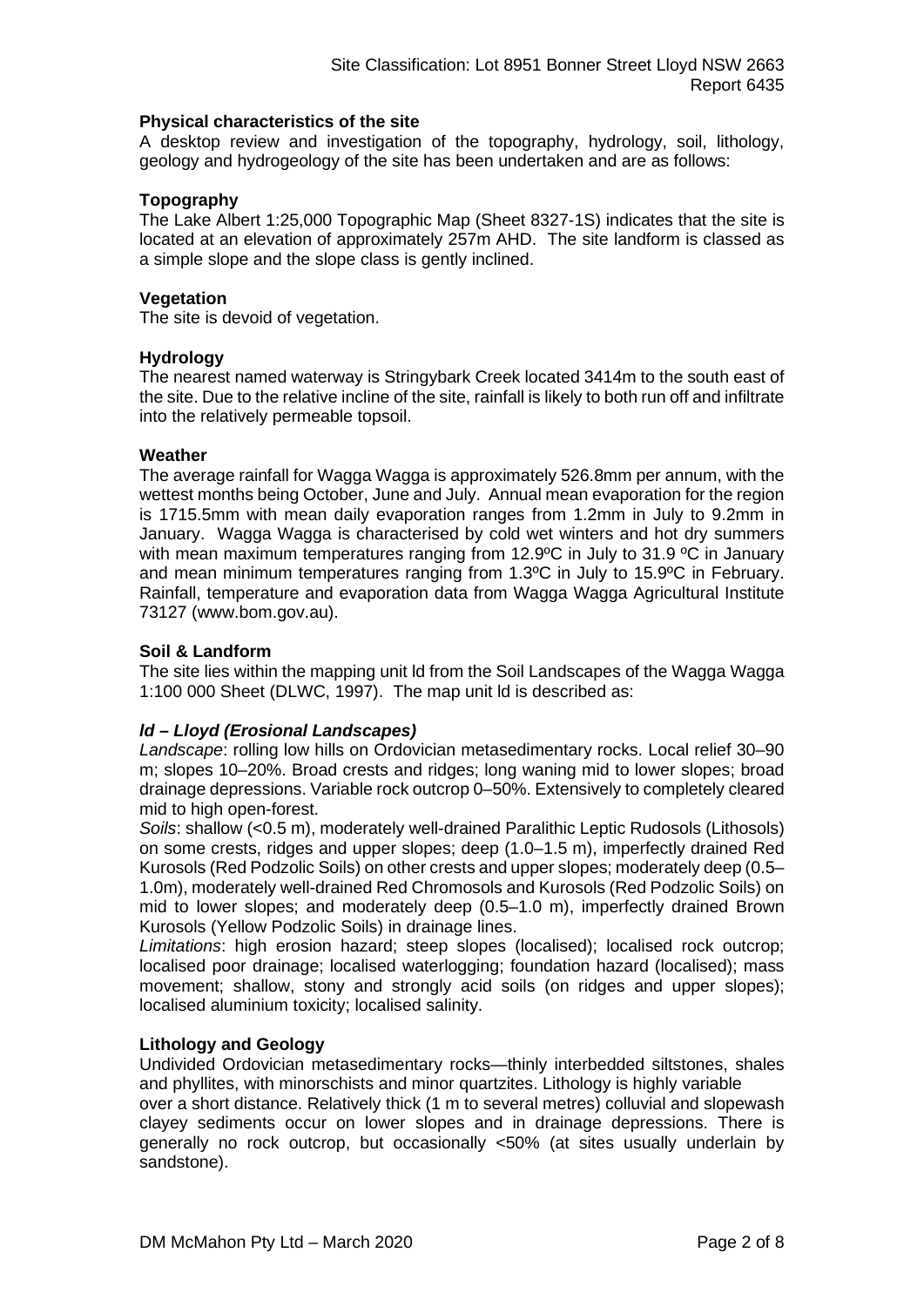## **Hydrogeology**

From the Geoscience Australia hydrogeology dataset, the groundwater beneath the site is described as porous, extensive highly productive aquifers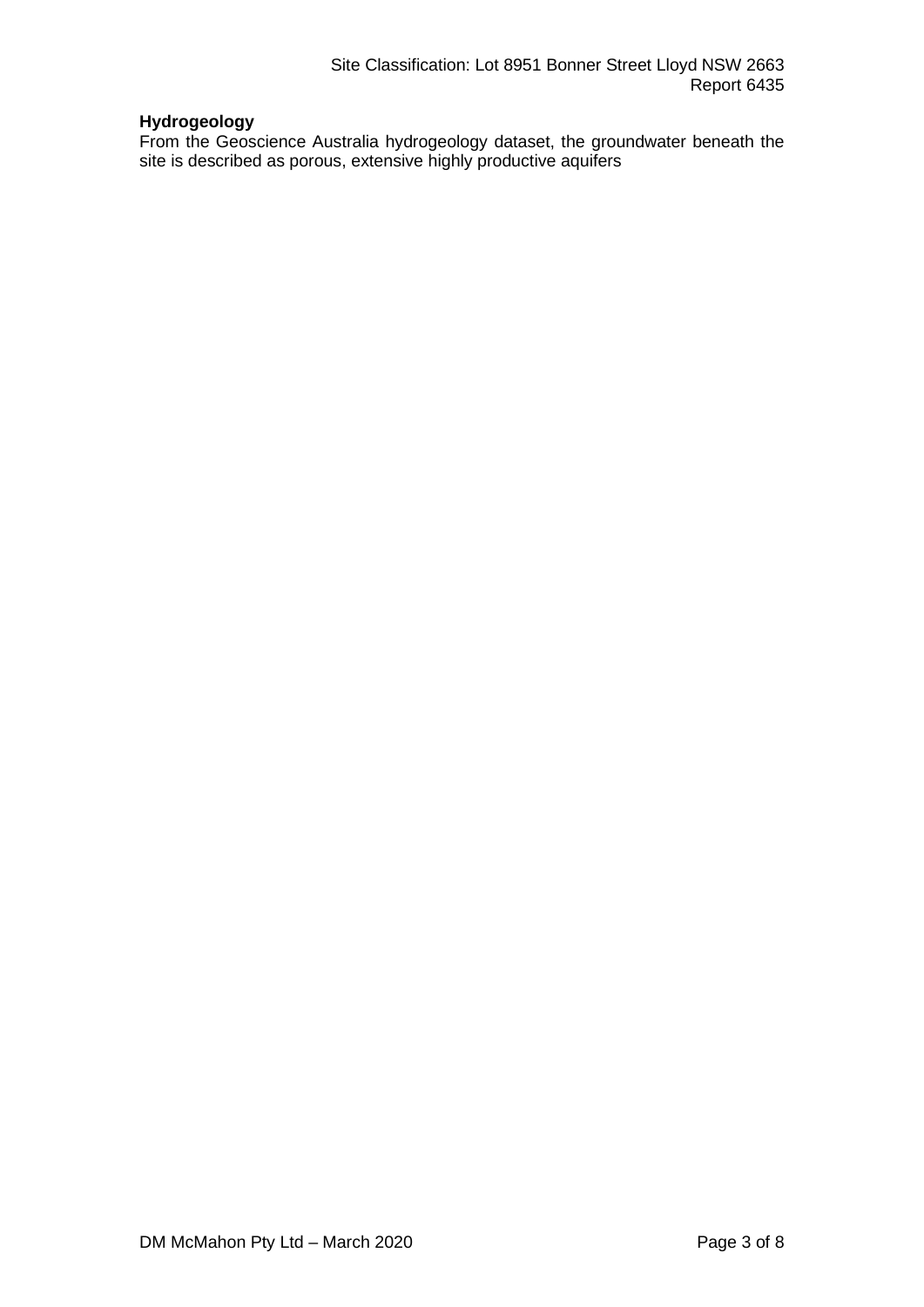## **Site Condition**

Through site investigation, field observations, in situ tests and laboratory analysis the following site geotechnical model has been developed. Details of the general conditions encountered with a field description of the soil, engineering properties and the location of the boreholes can be seen as follows, Table 1, Figure 1.

| Table 1: Site geotechnical model with field description and observations |  |
|--------------------------------------------------------------------------|--|
|--------------------------------------------------------------------------|--|

| <b>Soil Origin</b> | <b>Depth</b><br>(m) | <b>Class</b><br>(AS1726<br>$-2017$ | Soil Name /<br><b>Description</b> | <b>Grain</b><br><b>Size</b> | <b>Primary</b><br><b>Colour</b> | <b>Mottle</b><br><b>Colour</b> | <b>Mois-</b><br>ture | Plas-<br>ticity | <b>Consis-</b><br>tency | <b>Observations</b><br>and/or comments                                                                           | <b>Engineering</b><br><b>Properties</b> |
|--------------------|---------------------|------------------------------------|-----------------------------------|-----------------------------|---------------------------------|--------------------------------|----------------------|-----------------|-------------------------|------------------------------------------------------------------------------------------------------------------|-----------------------------------------|
| <b>Borehole 1</b>  |                     |                                    |                                   |                             |                                 |                                |                      |                 |                         |                                                                                                                  |                                         |
| <b>FILL</b>        | $0.0 - 0.7$         | C <sub>l</sub>                     | <b>Silty CLAY</b>                 | Fine                        | Yellowish<br><b>Brown</b>       | Nil                            | D                    | Low             | Firm                    | With coarse<br>fragments of<br>Ordovician<br>Metasediment $~20$<br>% $<$ 40 $m$<br>throughout entire<br>profile. | Ys<br>Expansivity<br>20-40mm            |
| <b>FILL</b>        | $0.7 - 1.5$         | C <sub>l</sub>                     | <b>Silty CLAY</b>                 | Fine                        | Yellowish<br><b>Brown</b>       | Nil                            |                      | Low             | <b>Stiff</b>            |                                                                                                                  |                                         |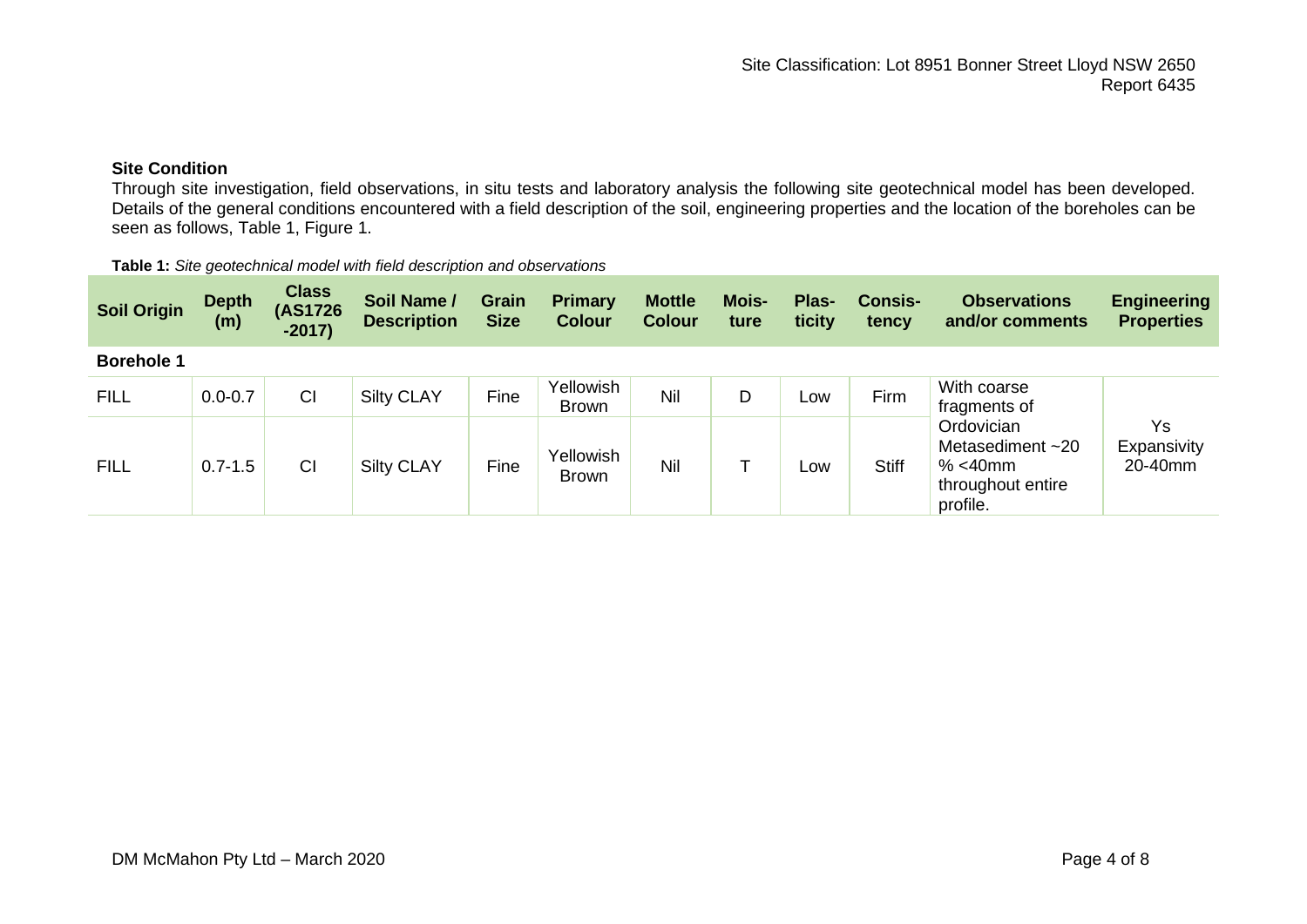Site Classification: Lot 8951 Bonner Street Lloyd NSW 2663 Report 6435



**Figure 1:** *Annotated site plan overlain on aerial photograph depicting borehole locations*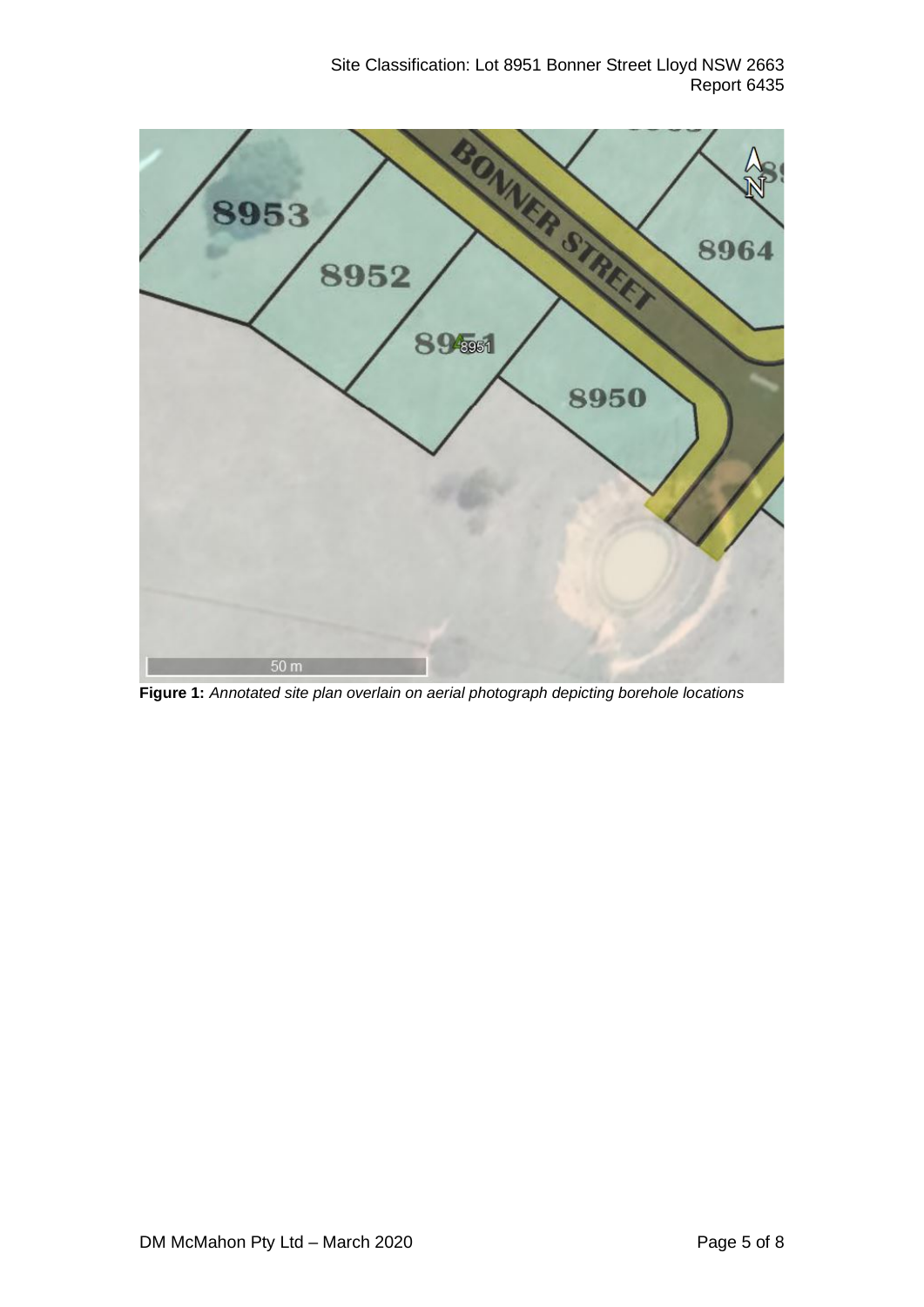#### **Site Classification**

Based on the field assessment and laboratory data and assumptions therein the site is classified as **M-D – Moderately reactive clay or silt sites (deep drying), which may experience moderate ground movement from moisture changes** by reference to AS2870:2011.

#### **Assumptions**

Site investigation and classification was carried out by reference to AS2870:2011. The proposed building is a single storey residential development.

This classification is based on the footings being founded into the underlying FILL or residual 'CI' clay soils. If the footings are not into the specified material the site classification will need to be reassessed.

FILL materials where identified on this report are considered as 'controlled fill' in accordance with AS3798 and can be considered suitable for use as foundation/subgrade. Fill certification report ID 'FC19-21'.

Footings may be founded partly on fill and partly on natural material depending on founding depths. As such, footing design may require careful consideration by the structural engineer to minimise potential differential settlement.

An allowable bearing pressure of up to 50kPa and 100kPa for raft slab beams and strip footings respectively may be adopted.

If more than 0.4m of uncontrolled fill is present or placed, or if depth of excavation within the building area extends more than 0.5m below the existing surface, the above classification will need to be reassessed.

Any earthworks on site will be carried out by reference to AS3798: 2007.

If any unconsolidated or saturated soils are encountered during excavation, or conditions that are not alike the above description, the site supervisor should be informed, the work stopped and this office be contacted immediately for further evaluation.

Where trees and large shrubs are removed from the site all roots are to be removed and voids replaced with compacted fill by reference to AS3798:2007.

The soils investigated are all natural ground and no free groundwater was encountered at the time of the investigation.

Site drainage and vegetation limitations are adhered to as per the CSIRO Foundation Management and Footing Performance: A Homeowner's guide, BTF-2011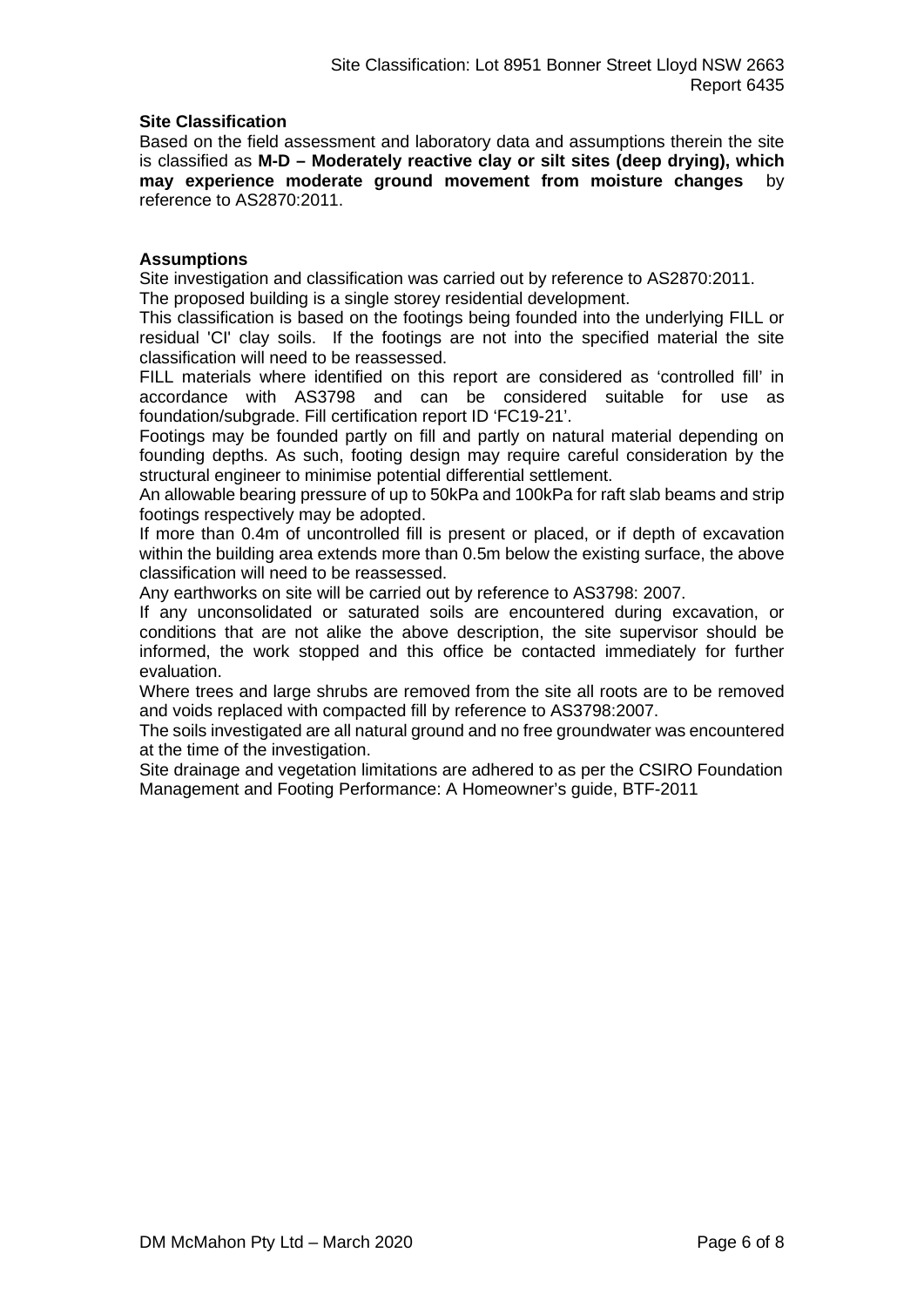## Site Classification: Lot 8951 Bonner Street Lloyd NSW 2663 Report 6435

| <b>Log Column</b>  |                      | Symbol                             | <b>Definition</b>                                                                                                                                                                                                                                                                                                                                                                                                          |  |  |  |  |  |
|--------------------|----------------------|------------------------------------|----------------------------------------------------------------------------------------------------------------------------------------------------------------------------------------------------------------------------------------------------------------------------------------------------------------------------------------------------------------------------------------------------------------------------|--|--|--|--|--|
| Soil Origin        |                      | <b>TOPSOIL</b>                     | Mantle of surface and/or near-surface soil often but not always defined by high levels of organic<br>material, both dead and living. Remnant topsoils are topsoils that subsequently been buried by<br>other transported soils. Roots of trees may extend significantly into otherwise unaltered soil and<br>the presence of roots is not a sufficient reason for describing a material as topsoil.                        |  |  |  |  |  |
|                    |                      | <b>FILL</b>                        | Any material which has been placed by anthropogenic processes                                                                                                                                                                                                                                                                                                                                                              |  |  |  |  |  |
|                    |                      | Alluvial                           | Deposited by streams and rivers                                                                                                                                                                                                                                                                                                                                                                                            |  |  |  |  |  |
|                    |                      | Colluvial                          | Soil and rock debris transported down slope by gravity, with or without the assistance of flowing<br>water and generally deposited in gullies or at the base of slopes. Colluvium is often used to<br>refer to thicker deposits such as those formed from landslides, whereas the term 'slopewash'<br>may be used for thinner and more widespread deposits that accumulate gradually over longer<br>geological timeframes. |  |  |  |  |  |
|                    |                      | Extremely<br>weathered<br>material | Formed directly from in situ weathering of geological formations. Although this material is of soil<br>strength, it retains the structure and/or fabric of the parent rock material.                                                                                                                                                                                                                                       |  |  |  |  |  |
|                    |                      | Residual                           | Formed directly from in situ weathering of geological formations. These soils no longer retain<br>any visible structure or fabric of the parent soil or rock material                                                                                                                                                                                                                                                      |  |  |  |  |  |
| Class              |                      | GW                                 | Gravel and gravel-sand mixtures, little to no fines                                                                                                                                                                                                                                                                                                                                                                        |  |  |  |  |  |
| (AS1726-<br>2017)  |                      | GP                                 | Gravel and gravel-sand mixtures, little to no fines, uniform gravels                                                                                                                                                                                                                                                                                                                                                       |  |  |  |  |  |
|                    |                      | GМ                                 | Gravel-silt mixtures and gravel-sand-silt mixtures                                                                                                                                                                                                                                                                                                                                                                         |  |  |  |  |  |
|                    | Coarse grained soils | GC                                 | Gravel-clay mixtures and gravel-sand-clay mixtures                                                                                                                                                                                                                                                                                                                                                                         |  |  |  |  |  |
|                    |                      | SW                                 | Sand and gravel-sand mixtures, little to no fines                                                                                                                                                                                                                                                                                                                                                                          |  |  |  |  |  |
|                    |                      | SP                                 |                                                                                                                                                                                                                                                                                                                                                                                                                            |  |  |  |  |  |
|                    |                      | <b>SM</b>                          | Sand and gravel-sand mixtures, little to no fines                                                                                                                                                                                                                                                                                                                                                                          |  |  |  |  |  |
|                    |                      | SC                                 | Sand-silt mixtures<br>Sand-clay mixtures                                                                                                                                                                                                                                                                                                                                                                                   |  |  |  |  |  |
|                    |                      | ML                                 |                                                                                                                                                                                                                                                                                                                                                                                                                            |  |  |  |  |  |
|                    |                      |                                    | Inorganic silt and very fine sand, rock flour, silty or clayey fine sand or silt with low plasticity                                                                                                                                                                                                                                                                                                                       |  |  |  |  |  |
|                    |                      | CL, CI                             | Inorganic clays of low to medium plasticity, gravelly clay, sandy clay                                                                                                                                                                                                                                                                                                                                                     |  |  |  |  |  |
|                    |                      | OL<br>MH                           | Organic silt<br>Inorganic silt                                                                                                                                                                                                                                                                                                                                                                                             |  |  |  |  |  |
| Fine grained soils |                      | CН                                 | Inorganic clays of high plasticity                                                                                                                                                                                                                                                                                                                                                                                         |  |  |  |  |  |
|                    |                      | OH                                 | Organic clay of medium to high plasticity, organic silt                                                                                                                                                                                                                                                                                                                                                                    |  |  |  |  |  |
|                    |                      | Pt                                 | Peat, highly organic soil                                                                                                                                                                                                                                                                                                                                                                                                  |  |  |  |  |  |
| Soil Name/         |                      | SAND                               | Coarse grained soil                                                                                                                                                                                                                                                                                                                                                                                                        |  |  |  |  |  |
| <b>Description</b> |                      | SILT                               | Fine grained soil - low dry strength, low wet toughness and dilatancy                                                                                                                                                                                                                                                                                                                                                      |  |  |  |  |  |
|                    |                      | <b>CLAY</b>                        | Fine grained soil – high dry strength, high wet toughness and plasticity                                                                                                                                                                                                                                                                                                                                                   |  |  |  |  |  |
| <b>Grain Size</b>  |                      | Coarse                             | >2mm                                                                                                                                                                                                                                                                                                                                                                                                                       |  |  |  |  |  |
|                    |                      | Medium                             | $0.06 - 2mm$                                                                                                                                                                                                                                                                                                                                                                                                               |  |  |  |  |  |
|                    |                      | Fine                               | $<$ 0.06 $mm$                                                                                                                                                                                                                                                                                                                                                                                                              |  |  |  |  |  |
| <b>Moisture</b>    |                      | D                                  | Drv                                                                                                                                                                                                                                                                                                                                                                                                                        |  |  |  |  |  |
|                    |                      | Τ<br>м                             | <b>Moderately Moist</b><br>Moist                                                                                                                                                                                                                                                                                                                                                                                           |  |  |  |  |  |
|                    |                      | W                                  | Wet                                                                                                                                                                                                                                                                                                                                                                                                                        |  |  |  |  |  |
| <b>Plasticity</b>  |                      | Non-plastic                        | Not applicable                                                                                                                                                                                                                                                                                                                                                                                                             |  |  |  |  |  |
|                    |                      | Low                                | Only slight pressure is required to roll the thread of soil near the plastic limit. The thread and<br>lump are weak and soft. The dry specimen crumbles into powder with some finger pressure.                                                                                                                                                                                                                             |  |  |  |  |  |
|                    |                      | Medium                             | Medium pressure is required to roll the thread of soil to near the plastic limit. The thread and<br>lump have medium stiffness. The dry specimen breaks into pieces or crumbles with<br>considerable finger pressure.                                                                                                                                                                                                      |  |  |  |  |  |
|                    |                      | High                               | Considerable pressure is required to roll the thread to near the plastic limit. The thread and the<br>lump have very high stiffness. The dry specimen cannot be broken with finger pressure.<br>Specimen will break into pieces between thumb and a hard surface.                                                                                                                                                          |  |  |  |  |  |
| <b>Consistency</b> |                      | Very Soft (VS)                     | Exudes between fingers when squeezed in hand                                                                                                                                                                                                                                                                                                                                                                               |  |  |  |  |  |
|                    |                      | Soft (S)                           | Can be moulded by light finger pressure                                                                                                                                                                                                                                                                                                                                                                                    |  |  |  |  |  |
|                    |                      | Firm (F)                           | Can be moulded by strong finger pressure                                                                                                                                                                                                                                                                                                                                                                                   |  |  |  |  |  |
|                    |                      | Stiff (St)                         | Cannot be moulded by fingers                                                                                                                                                                                                                                                                                                                                                                                               |  |  |  |  |  |
|                    |                      | Very Stiff (VSt)                   | Can be indented by thumb nail                                                                                                                                                                                                                                                                                                                                                                                              |  |  |  |  |  |
|                    |                      | Hard (H)                           | Can be indented by thumb nail with difficulty                                                                                                                                                                                                                                                                                                                                                                              |  |  |  |  |  |
|                    |                      | Friable (Fr)                       | Can be easily crumbled or broken into small pieces by hand                                                                                                                                                                                                                                                                                                                                                                 |  |  |  |  |  |

## **Notes Relating to Results**